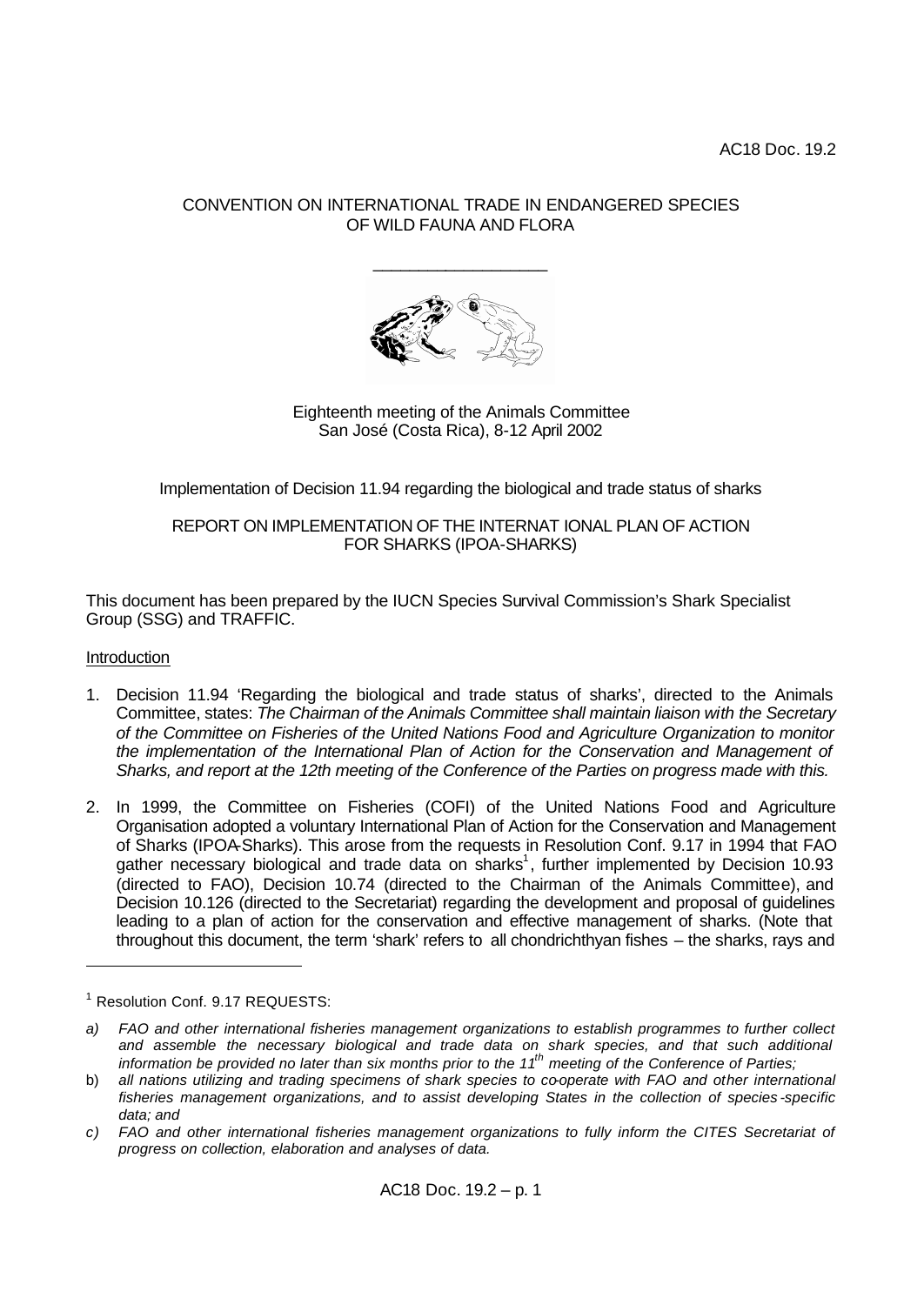chimaeras). Sharks are recognised as being particularly vulnerable to fishing pressure, and management is urgently required. The IPOA highlighted the action required for sharks within the context of the Code of Conduct for Responsible Fisheries. It called upon all States to produce a Shark Assessment Report (SAR) and, if they have shark fisheries, to develop and implement National Plans of Action (NPOA) by early 2001. The latter should identify research, monitoring and management needs for all chondrichthyan fishes that occur in their waters. In implementing the IPOA, States are also urged to ensure effective conservation and management of sharks that are transboundary, straddling, highly migratory and high seas stocks. FAO published technical guidelines to support the implementation of the IPOA for States to use to develop and implement NPOAs.

3. The IUCN Species Survival Commission Shark Specialist Group (SSG) and TRAFFIC have prepared this report on progress to date, three years after the adoption of the IPOA-Sharks and one year after the date by which shark fishing States were required to produce their SARs and develop and implement their NPOAs.

# Timescale for implementation of the IPOA-Sharks

- 4. 1998: IPOA-Sharks drafted.
- 5. 1999: IPOA-Sharks adopted.
- 6. 2001 (February): SAR and, if necessary, NPOA-Sharks should be in place no later than 24th meeting of COFI.
- 7. 2003 and every 2 years thereafter: States should report progress as part of their biennial reporting to FAO on the Code of Conduct for Responsible Fisheries.
- 8. 2005 and every 4 years thereafter: assessments of NPOA implementation to be carried out.

# Progress

- 9. At the 24th session of COFI (hereafter referred to as the COFI meeting) held in February 2001 it became apparent that very few States had initiated the actions required for implementation of the IPOA-Sharks. FAO COFI paper 2001/3, prepared for the COFI meeting, indicated that 15 States (Argentina, Australia, Brazil, Canada, Costa Rica, Cuba, Democratic Republic of Congo, Ecuador, Gambia, Indonesia, Japan, Peru, Philippines, Seychelles, United States of America) had conducted SARs and that a few States (EU and Thailand were named) indicated that NPOAs would be completed before COFI.
- 10. A separate summary document entitled 'Summary on Shark IPOAs' circulated prior to COFI on 20 February, stated that nine States had undertaken some kind of assessment on the status of shark stocks, eight were in the process of doing so, 52 (or 53 including Germany which reported separately from the EC) had not undertaken any assessment and four States had provided no information. Sixteen (or 17 including Germany) States were preparing NPOAs and 47 had stated that they would not be doing so (although 15 of these would be doing so in the near future). Ten States provided no information on whether their NPOA is or will be prepared (see Table 1).
- 11. Drawing upon the information in these documents, the FAO Secretariat announced verbally during the COFI meeting that 17 countries were preparing NPOAs prior to COFI, about 15 were considering doing so, and 47 had stated that they would not be doing so. Some delegations provided additional information on progress during their interventions: Mexico was preparing the final draft of their NPOA, while Namibia and Brazil had NPOAs in preparation. Some indicated that their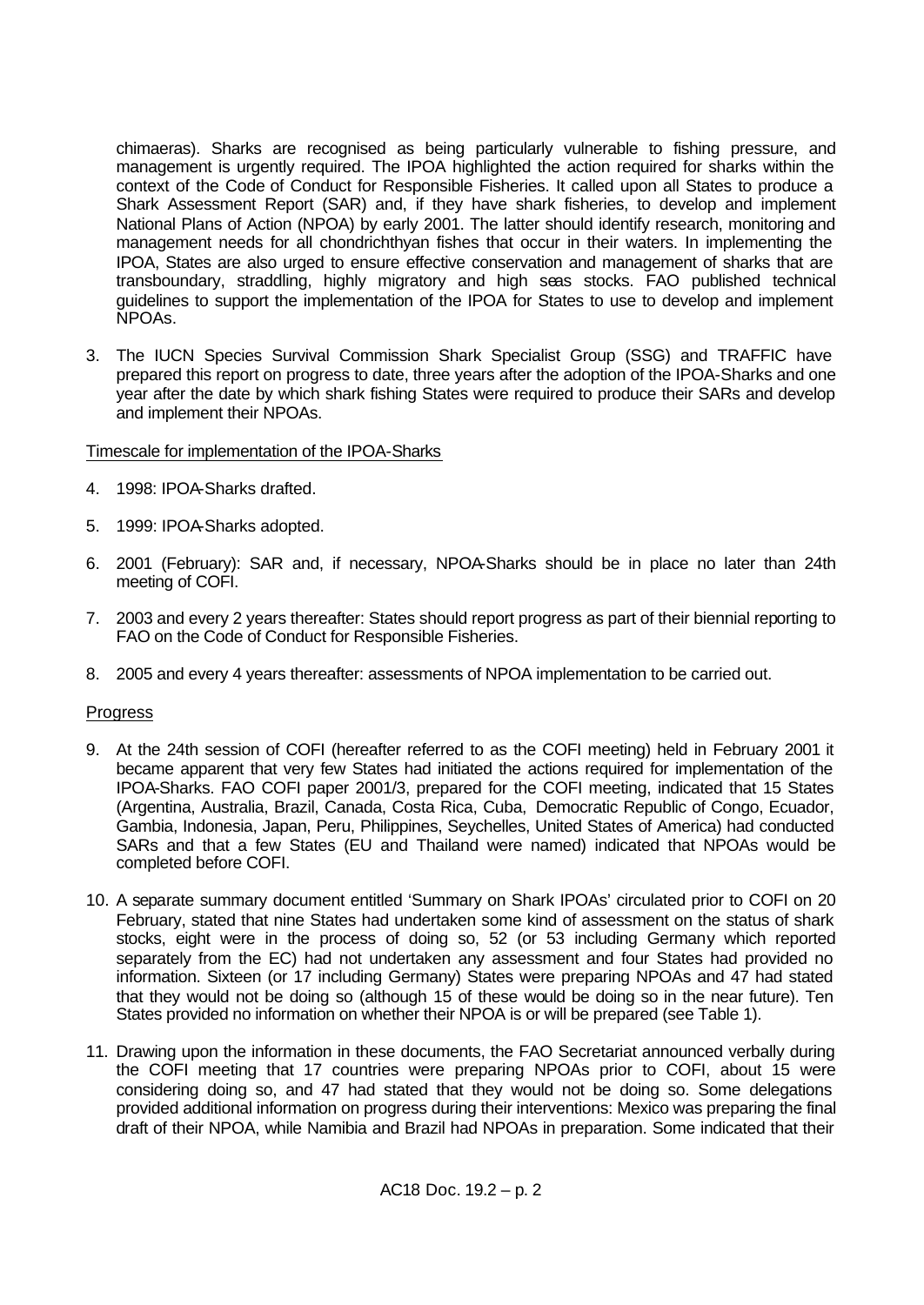preparation of an NPOA would be contingent upon the availability of resources or external assistance.

- 12. The United States of America NPOA, the Preliminary Draft European Community Plan and the Australian draft SAR were available for viewing at the COFI meeting. A Japanese document was also submitted to FAO at this time. There is no requirement for SARs or NPOAs to be presented to FAO and it is our understanding that no other documents have been seen by the FAO Secretariat.
- 13. During the year since the 24th meeting of COFI, the Shark Specialist Group and TRAFFIC have attempted, through their international networks, to monitor progress with IPOA implementation. Although it has not been possible to obtain information from all States, Table 1 summarizes current (January 2002) knowledge of progress with IPOA implementation, which seems to have been negligible – indeed it appears less advanced than described at COFI. Even in those very few cases where States have initiated moves towards implementation, most have not met the required minimum level outlined by the IPOA-Sharks.

## Analysis

- 14. At least 86 (Clarke and Mosqueira 2002) and up to 125 (Parry-Jones 1996) nations are known to import shark fin into Hong Kong, and 113 States report shark landings to FAO. However, only 29 States (not including Italy) have reported any progress with IPOA implementation (Table 1). Only one of the 18 major shark fishing nations (defined as States reporting landings exceeding 10,000 t/yr) has a SAR (draft) and only two of the 18 have completed NPOAs (plus one draft NPOA). Twenty four of those 29 which have reported some progress (Table 1) apparently do not have their SARs or NPOAs available for public consultation; it was not possible, therefore, for the SSG and TRAFFIC to assess whether these meet the requirements set out by the IPOA-sharks. It should be noted that, although not SARs or NPOAs as such, Canada has some species-specific management plans available, and the West Africa Subregion has a plan of action (Table 1). For those five States (six if Italy is included) that do have SARs and NPOAs available for review, Table 2 demonstrates that most of these fall far short of the level of implementation of the IPOA-Sharks. The Seychelles refers to a Case Study commissioned by FAO in 1998 (before the IPOA-Sharks was drafted) as its SAR.
- 15. Table 3 summarizes the potential for a selection of Regional Fisheries Management Organisations (RFMOs) to cover sharks species and hence to implement the IPOA-Sharks. The main activities that have been undertaken by those organisations in relation to sharks are also listed. Most RFMOs covering fisheries where significant impacts on or catches of sharks could be expected have a mandate that would enable conservation and management measures to be implemented for sharks and other bycatch species. Only a few, however, have actually implemented specific measures for sharks beyond basic catch reporting requirements.

## **Conclusions**

16. The SSG and TRAFFIC are concerned by the significant lack of progress made on implementation of the IPOA since its adoption in 1999. Very few countries have produced effective NPOAs and these are largely thos e States that already had effective shark management in place. The large majority of those States that lacked shark management plans prior to the development and adoption of the IPOA-Sharks appear not to have improved their capacity to manage these vulnerable species. Since the IPOA-Sharks is wholly voluntary, States are not obliged to undertake any of the actions urged by FAO in the IPOA, and it appears that few consider it to be a priority. It is clearly not possible for FAO to ensure that shark fisheries and stocks are managed sustainably under these circumstances.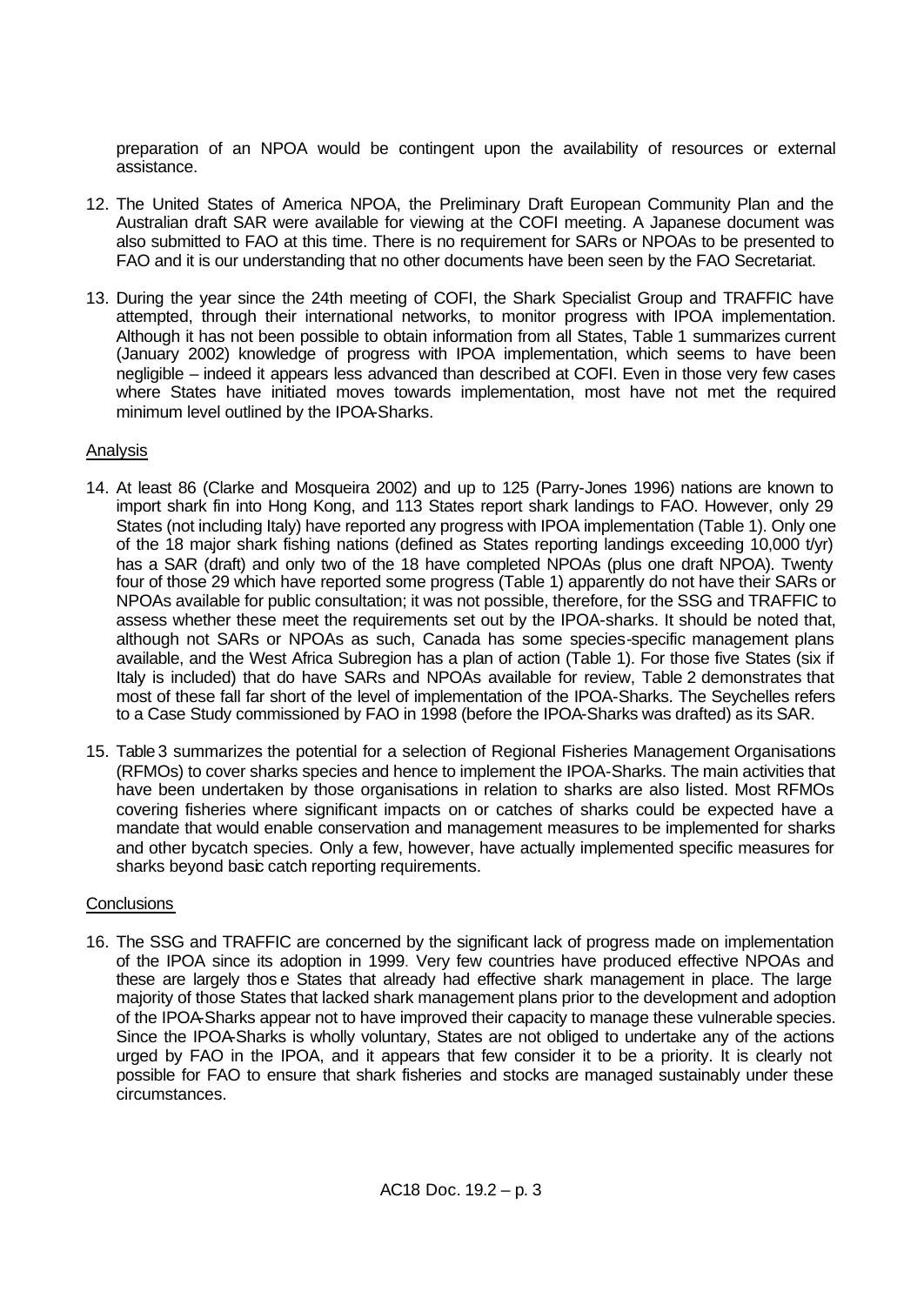- 17. This lack of implementation is of particular cause for concern with respect to Decision 11.94 regarding the biological and trade status of sharks, which requires the Chairman of the Animals Committee to monitor the implementation of the IPOA-Sharks and to report to CoP12. Since 1994, when shark conservation and trade first appeared on the CITES agenda, many delegations at CITES CoPs and Animals Committee meetings have argued that shark management is the role of fisheries management organisations, not CITES. Indeed, although the IPOA-Sharks is voluntary, its existence and imminent implementation was argued by many delegations to the last Conference of the Parties to preclude the need for including individual species of shark in the CITES appendices because fisheries management organisations would be delivering the necessary management for these species. In reality, progress towards implementation during the three years since the IPOA was adopted has been minimal. The IPOA has certainly not addressed the major issues of concern to CITES Parties: the unregulated fisheries which supply the large and predominantly unmonitored and unregulated international trade in shark products.
- 18. The majority of National and Regional Fisheries Management Organisations (Table 3) are not implementing the IPOA-Sharks effectively, if at all, which means that there is very little improvement in the collection and management of catch and trade data.
- 19. IUCN SSG and TRAFFIC believe it is important for the future sustainability of shark fisheries and the conservation of threatened species that CITES take a more active role than its current 'watching brief' as far as FAO progress is concerned in the conservation and management of shark species. In particular CITES should:
	- a) Raise with FAO concerns over the significant lack of progress in implementing the IPOA-Sharks and urge FAO to take steps to encourage the implementation of the IPOA by States and RFMOs.
	- b) Include an agenda point at CoP12 for Parties to discuss the potential role for CITES in monitoring the trade in sharks and their products that may assist not only in the provision of trade data for shark and shark products but assists the FAO in the implementation of the IPOA-Sharks.
	- c) Instruct the Chair of the Animals Committee to continue activities specified under Decision 11.94 beyond CoP12.
	- d) Encourage Parties' CITES authorities to obtain information on IPOA implementation from their fisheries departments and report directly on progress to future meetings of the Animals Committee.
- 20. Recognizing that activities under CITES may assist with the implementation of the IPOA-Sharks by facilitating 'reporting of species-specific biological and trade data' and providing 'special attention to vulnerable or threatened shark stocks<sup>2</sup>, the following issues are also of relevance:
- 21. The Great white shark (*Carcharodon carcharias* ) and Basking shark (*Cetorhinus maximus*) are listed in Appendix III, by Australia and the UK respectively.
- 22. Parties are urged to assist Australia and the UK in their shark conservation efforts by reporting on certificates of origin or export as appropriate.
- 23. Decision 11.151 directed the CITES Secretariat to continue to liase with the World Customs Organization to promote the establishment and use of specific headings within the standard tariff

 $2$  Text taken from paragraph 22 of the IPOA-Sharks outlining aims of Shark Plans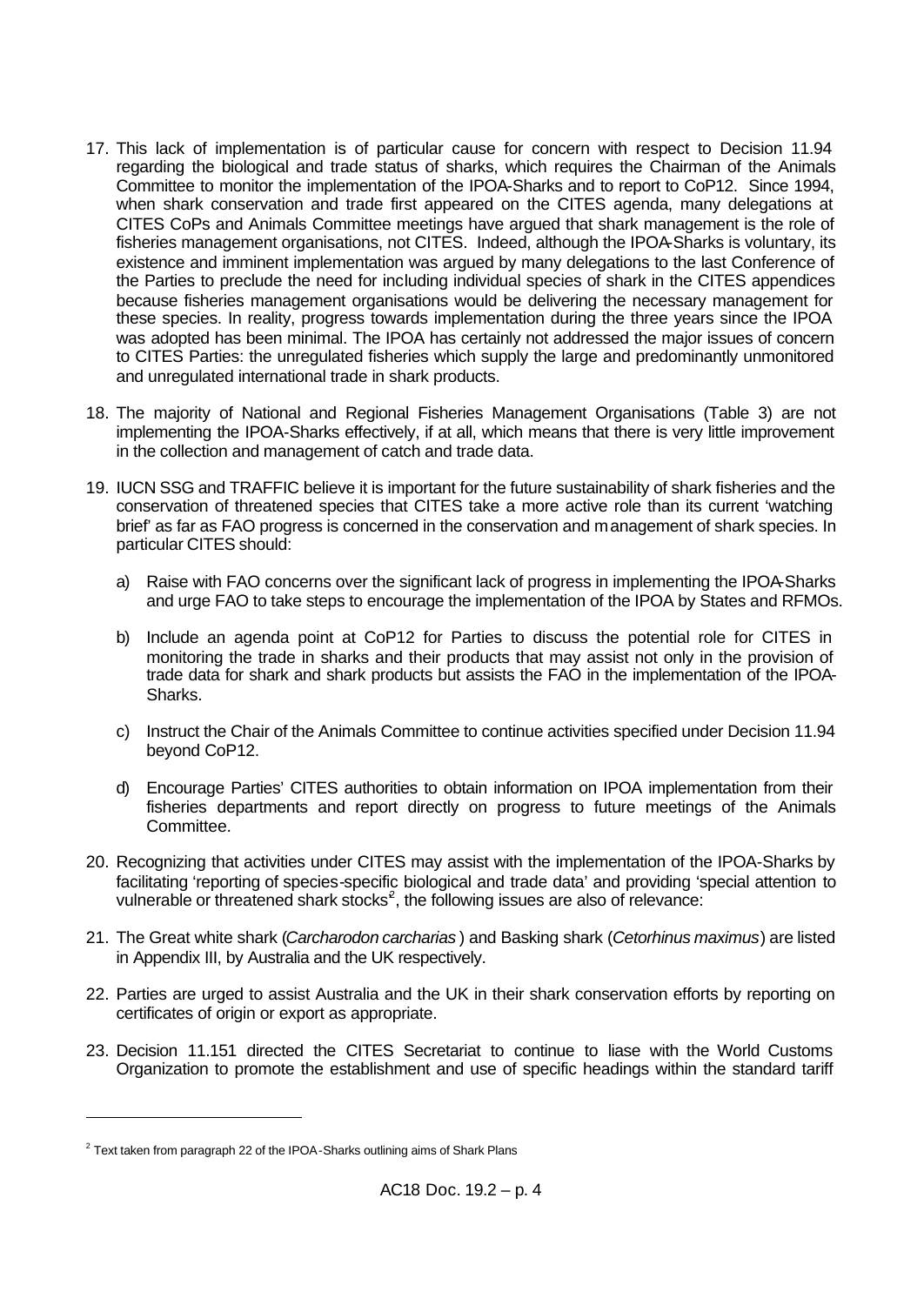classifications of the Harmonized System to discriminate between shark meat, fins, leather, cartilage and other products.

24. It would be helpful for the Secretariat to report to the Animals Committee on the progress made in regard to this decision.

# References

- Bonfil, R. 1994. Overview of world elasmobranch Fisheries. *FAO Fisheries Technical Paper* 341, 119 pp.
- Clarke, S. and Mosqueira, I. 2002. *In*: A preliminary assessment of European participation in the shark fin trade. Proc. 4th Europ. Elasm. Assoc. Meet., Livorno (Italy), 2000. Vacchi M., La Mesa G., Serena F., & B. Seret, eds. ICRAM, ARPAT-GEA & Soc. Fr. Ichyol, 2002: 65-72.
- FAO (Food and Agriculture Organization), 2000. Fisheries Management 1. Conservation and management of sharks. *FAO Technical Guidelines for Responsible Fisheries*. No. 4, Suppl. 1. Rome, FAO, 2000. 37pp.
- FAO (Food and Agriculture Organization), 2000. Fishstat Plus CD-ROM (v.2.30, released 02/08/2000), Capture Production, and Production and Trade Statistics.
- Nageon de Lestang, J. 1999. Management of shark fisheries in Seychelles. In: Shotton, R. (ed) Case Studies of the management of elasmobranch fisheries. *FAO Fisheries Technical Paper* No.378, part 1. Rome. 479pp.

Ocean Wildlife Campaign. 2000. Response to the United States of America NPOA for sharks.

Parry-Jones, R. 1996. TRAFFIC report on shark fisheries and trade in Hong Kong. In: *The World Trade in Sharks: A Compendium of TRAFFIC's Regional Studies*, Vol. 1. TRAFFIC International, Cambridge, UK. 87-143.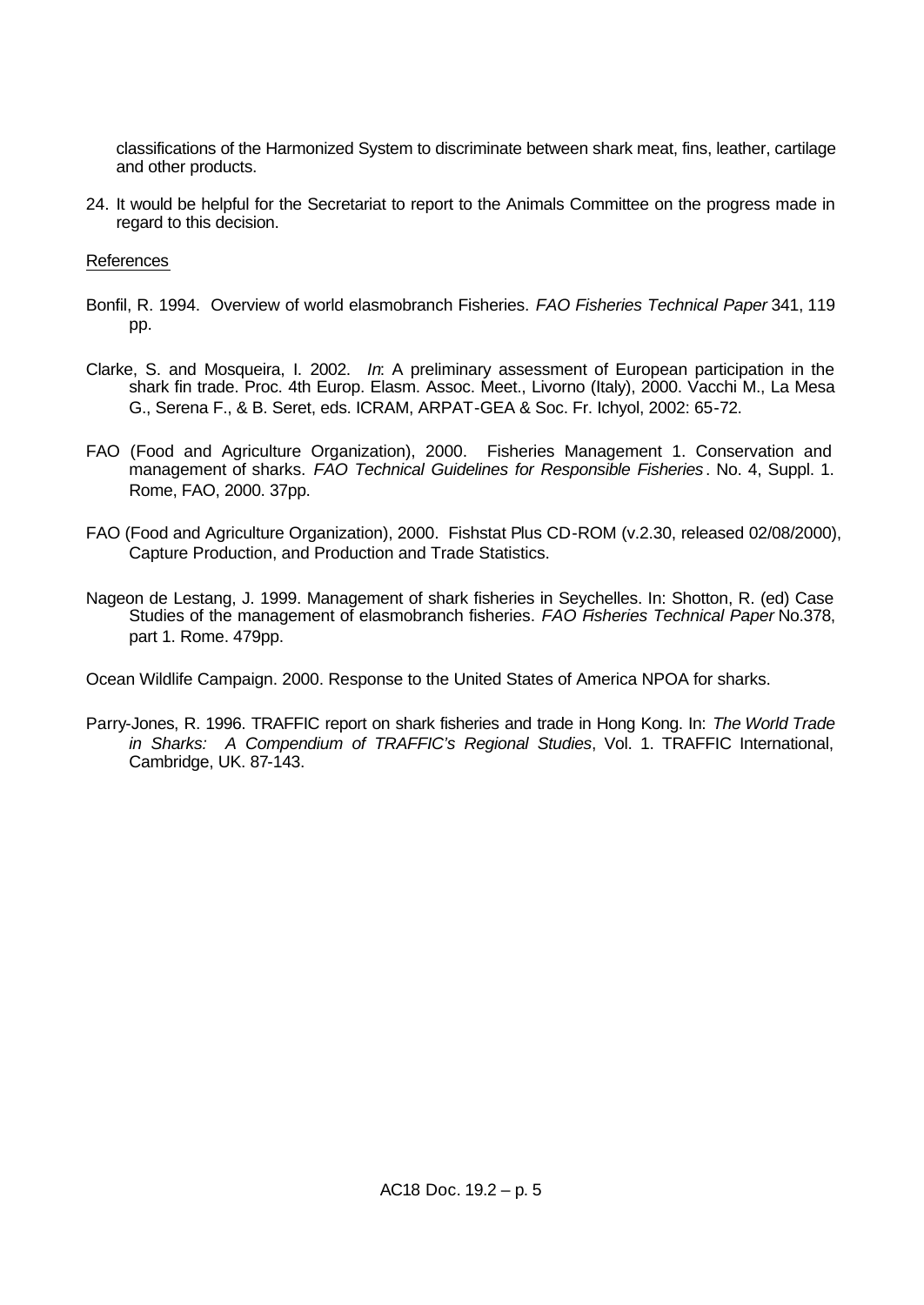AC18 Doc. 19.2 – p. 6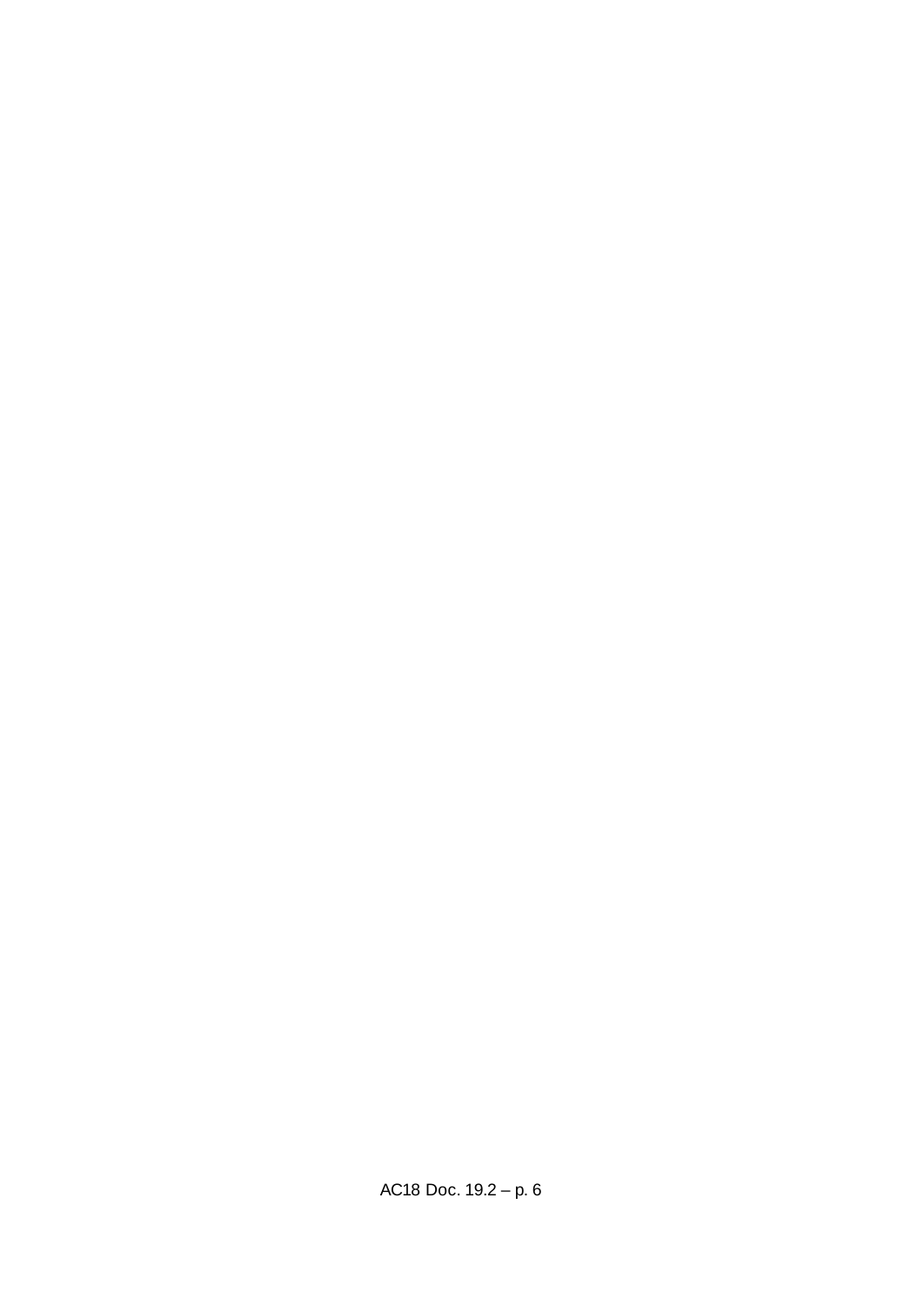#### **Table 1. Summary Table of IPOA-Sharks implementation**

The table lists the 18 major elasmobranch fishing States (names in bold) whose annual landings reported to FAO exceed 10,000t, and all the States reporting on progress at COFI in February 2001. The first four columns are only completed for the major elasmobranch fishing States. Landings data are for 1999, taken from FAO Capture Production database for sharks, rays & chimaeras. Fin imports are for the year 2000.

|                               | <b>Country</b>  |                                |                                              | <b>Importance of Shark Fisheries</b><br>(Target and Bycatch) |                                          |                          | <b>Situation reported to COFI</b><br>(February 2001) | <b>Situation now (January 2002)</b>          |                                                            |  |
|-------------------------------|-----------------|--------------------------------|----------------------------------------------|--------------------------------------------------------------|------------------------------------------|--------------------------|------------------------------------------------------|----------------------------------------------|------------------------------------------------------------|--|
|                               |                 | Annual<br>landings<br>(tonnes) | National<br><b>Shark</b><br><b>Fisheries</b> | Distant<br>Water<br>Shark<br>Fisheries                       | Hong Kong<br>Fin Imports<br>(kg dry wt). | <b>SAR</b>               | <b>NPOA</b>                                          | <b>SAR</b>                                   | <b>NPOA</b>                                                |  |
| <b>AC18</b>                   | Angola          |                                |                                              |                                                              |                                          | <b>No</b>                | Intention to<br>prepare in near<br>future            | No information                               | No information                                             |  |
|                               | Argentina       | 27,517                         | Yes                                          | <b>No</b>                                                    | 41,118                                   | Yes                      | No information                                       | No <sup>3</sup>                              | No (workshop in 2000<br>and meeting in $2001$ <sup>3</sup> |  |
|                               | Australia       | 10,236                         | Yes                                          | Yes<br>(bycatch)                                             | 52,963                                   | Final draft<br>available | No information                                       | Final version<br>available Jan 2002          | No, but in the process of<br>being developed               |  |
|                               | Bangladesh      |                                |                                              |                                                              |                                          | No.                      | <b>No</b>                                            | No information                               | No information                                             |  |
| Doc.                          | <b>Barbados</b> |                                |                                              |                                                              |                                          | No                       | In preparation                                       | No information                               | No information                                             |  |
| $\overline{5}$                | <b>Benin</b>    |                                |                                              |                                                              |                                          | No                       | Intention to<br>prepare in near<br>future            | No information                               | No information                                             |  |
| p<br>$\overline{\phantom{0}}$ | <b>Brazil</b>   | 17,820                         | Yes                                          | Yes                                                          | 185,654                                  | Yes                      | In preparation                                       | In preparation, due<br>end 2002 <sup>4</sup> | In preparation: due end<br>2002 <sup>4</sup>               |  |
|                               | Cambodia        |                                |                                              |                                                              |                                          | $\overline{N}$           | $\overline{N}$                                       | No information                               | No information                                             |  |
|                               | Cameroon        |                                |                                              |                                                              |                                          | <b>No</b>                | No information                                       | No information                               | No information                                             |  |
|                               | Cap Vert        |                                |                                              |                                                              |                                          | N <sub>o</sub>           | In preparation                                       | No information                               | $No***$                                                    |  |
|                               | Canada          | 11,122                         | Yes                                          |                                                              | 56,079                                   | In preparation           | In preparation                                       | For some target<br>species <sup>5</sup>      | For some target species <sup>3</sup>                       |  |
|                               | China           |                                |                                              |                                                              |                                          | No                       | No                                                   | No information                               | No information                                             |  |

<sup>3</sup> Gustavo Chiaramonte, Museo Argentino de Ciencias Naturales, Argentina

<sup>4</sup> Ricardo Rosa, Univ Federal da Paraiba, Brazil

<sup>5</sup> Canada's approach to the implementation of the IPOA -Sharks has been to first focus on the development of plans for directed shark fisheries, such as the Canadian Atlantic Pelagic Sharks Management Plan

<sup>\*\*\*</sup> Cape Verde, Gambia, Guinea, Guinea Bissau, Mauritania and Senegal have formulated a Subregional Plan of Action, adopted in September 2001 (Amadou Saine, pers.comm.)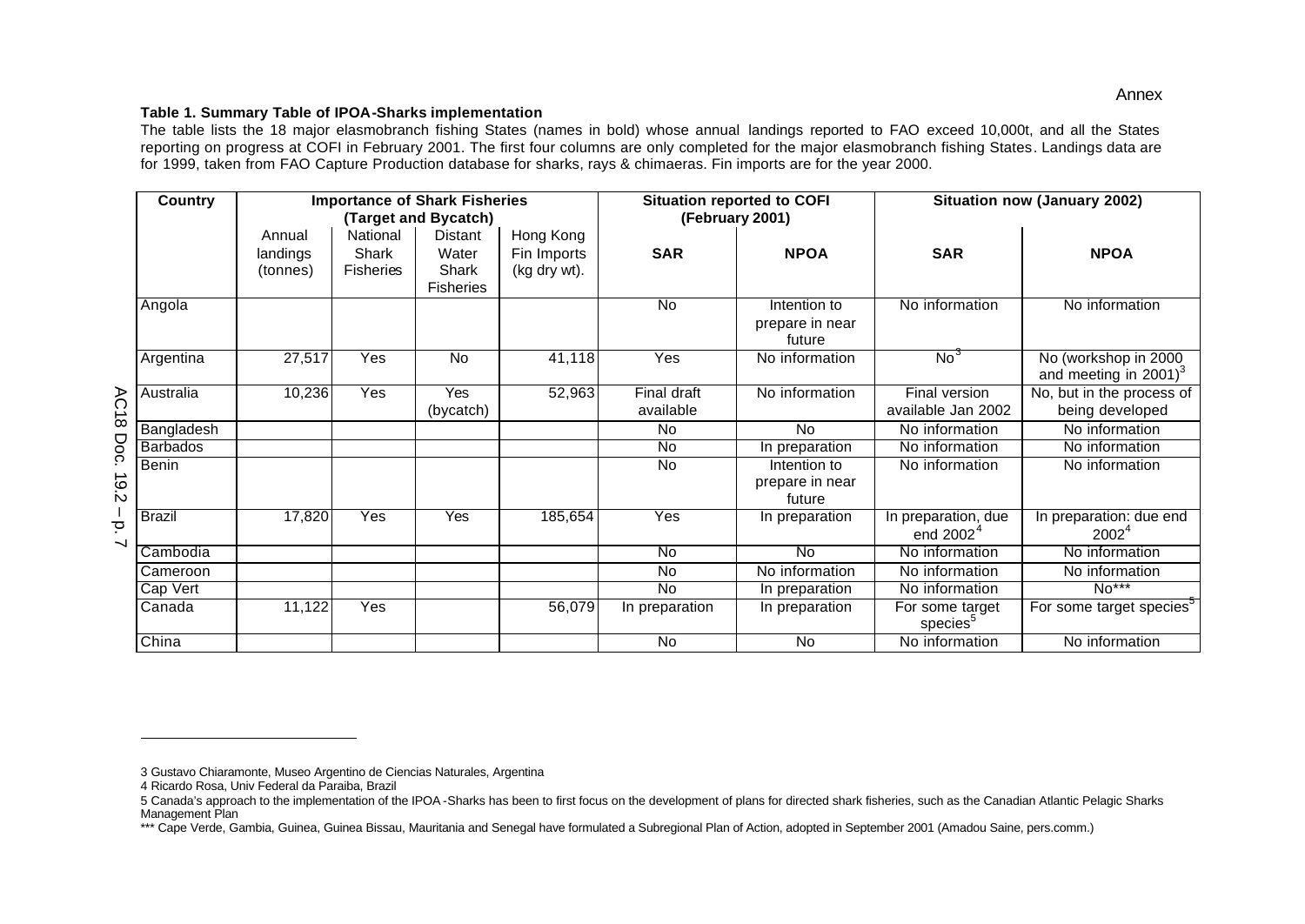| <b>Country</b> | <b>Importance of Shark Fisheries</b>         |                   |                         | <b>Situation reported to COFI</b>     |                                                                   | <b>Situation now (January 2002)</b>               |                                                     |                                                                          |
|----------------|----------------------------------------------|-------------------|-------------------------|---------------------------------------|-------------------------------------------------------------------|---------------------------------------------------|-----------------------------------------------------|--------------------------------------------------------------------------|
|                |                                              |                   | (Target and Bycatch)    |                                       | (February 2001)                                                   |                                                   |                                                     |                                                                          |
|                | Annual<br>landings                           | National<br>Shark | <b>Distant</b><br>Water | Hong Kong<br>Fin Imports              | <b>SAR</b>                                                        | <b>NPOA</b>                                       | <b>SAR</b>                                          | <b>NPOA</b>                                                              |
|                | (tonnes)                                     | <b>Fisheries</b>  | Shark                   | (kg dry wt).                          |                                                                   |                                                   |                                                     |                                                                          |
|                |                                              |                   | <b>Fisheries</b>        |                                       |                                                                   |                                                   |                                                     |                                                                          |
| Columbia       |                                              |                   |                         |                                       | No                                                                | Intention to<br>prepare in near<br>future         | No information                                      | No information                                                           |
| Costa Rica     |                                              |                   |                         |                                       | Yes (COFI<br>2001/3), but 'no<br>info' stated in<br>summary paper | Intention to<br>prepare in near<br>future         | Basic information<br>only <sup>6</sup>              | No information                                                           |
| Cote d'Ivoire  |                                              |                   |                         |                                       | In preparation                                                    | $\overline{N}$                                    | No information                                      | No information                                                           |
| Cuba           |                                              |                   |                         |                                       | $\overline{\text{Yes}}$                                           | No information                                    | No information                                      | No information                                                           |
| Cyprus         |                                              |                   |                         |                                       | <b>No</b>                                                         | <b>No</b>                                         | No information                                      | No information                                                           |
| DR Congo       |                                              |                   |                         |                                       | In preparation                                                    | No information                                    | No information                                      | No information                                                           |
| Dominica       |                                              |                   |                         |                                       | <b>No</b>                                                         | No information                                    | No information                                      | No information                                                           |
| Ecuador        |                                              |                   |                         |                                       | Yes (COFI<br>2001/3), but 'no<br>info' stated in                  | In preparation                                    | No information                                      | No information                                                           |
|                |                                              |                   |                         |                                       | summary paper                                                     |                                                   |                                                     |                                                                          |
| EC             | 65,786<br>Es<br>Fr<br>23,323<br>UK<br>17,558 | Yes               | Yes                     | Es970,412<br>3,467<br>Fr<br><b>UK</b> | $\overline{N}$                                                    | In preparation.<br>Preliminary draft<br>available | No - though briefly<br>dealt with in draft<br>NPOA. | Preliminary draft (EC).<br>Italy has a draft in<br>progress <sup>7</sup> |
| Egypt          |                                              |                   |                         |                                       | No                                                                | <b>No</b>                                         | No information                                      | No information                                                           |
| Eritrea        |                                              |                   |                         |                                       | No                                                                | <b>No</b>                                         | No information                                      | No information                                                           |
| Fiji           |                                              |                   |                         |                                       | $\overline{N}$                                                    | Intention to<br>prepare in near<br>future         | No information                                      | No information                                                           |
| Gambia         |                                              |                   |                         |                                       | In preparation                                                    | <b>No</b>                                         | $\overline{No}^8$                                   | No*** <sup>8</sup>                                                       |
| Ghana          |                                              |                   |                         |                                       | $\overline{N}$                                                    | No                                                | No information                                      | No information                                                           |
| Grenada        |                                              |                   |                         |                                       | <b>No</b>                                                         | <b>No</b>                                         | No information                                      | No information                                                           |
| Guinea         |                                              |                   |                         |                                       | No                                                                | No information                                    | No information                                      | No***                                                                    |
| Guinea         |                                              |                   |                         |                                       | <b>No</b>                                                         | In preparation                                    | No information                                      | No***                                                                    |

AC18 Doc. 5<br>১<br>১ – p. 8

l

6 Rodrigo Rojas, Costa Rica

7 In addition to the EC draft plan, Italy had a meeting re: Regional Plan of Action (for the Mediterranean) in May 2001 and has a draft plan in progress. Marino Vacchi, ICRAM, Italy

\*\*\*8 Amadou Saine, Department of Fisheries, Gambia

\*\*\* Cape Verde, Gambia, Guinea, Guinea Bissau, Mauritania and Senegal have formulated a Subregional Plan of Action, adopted in September 2001 (Amadou Saine, pers.comm.)

<sup>\*\*\*</sup>The Gambia, together with Cape Verde, Guinea, Guinea Bissau, Mauritania and Senegal have formulated a Subregional Plan of Action, adopted in September 2001 (Amadou Saine, pers.comm.)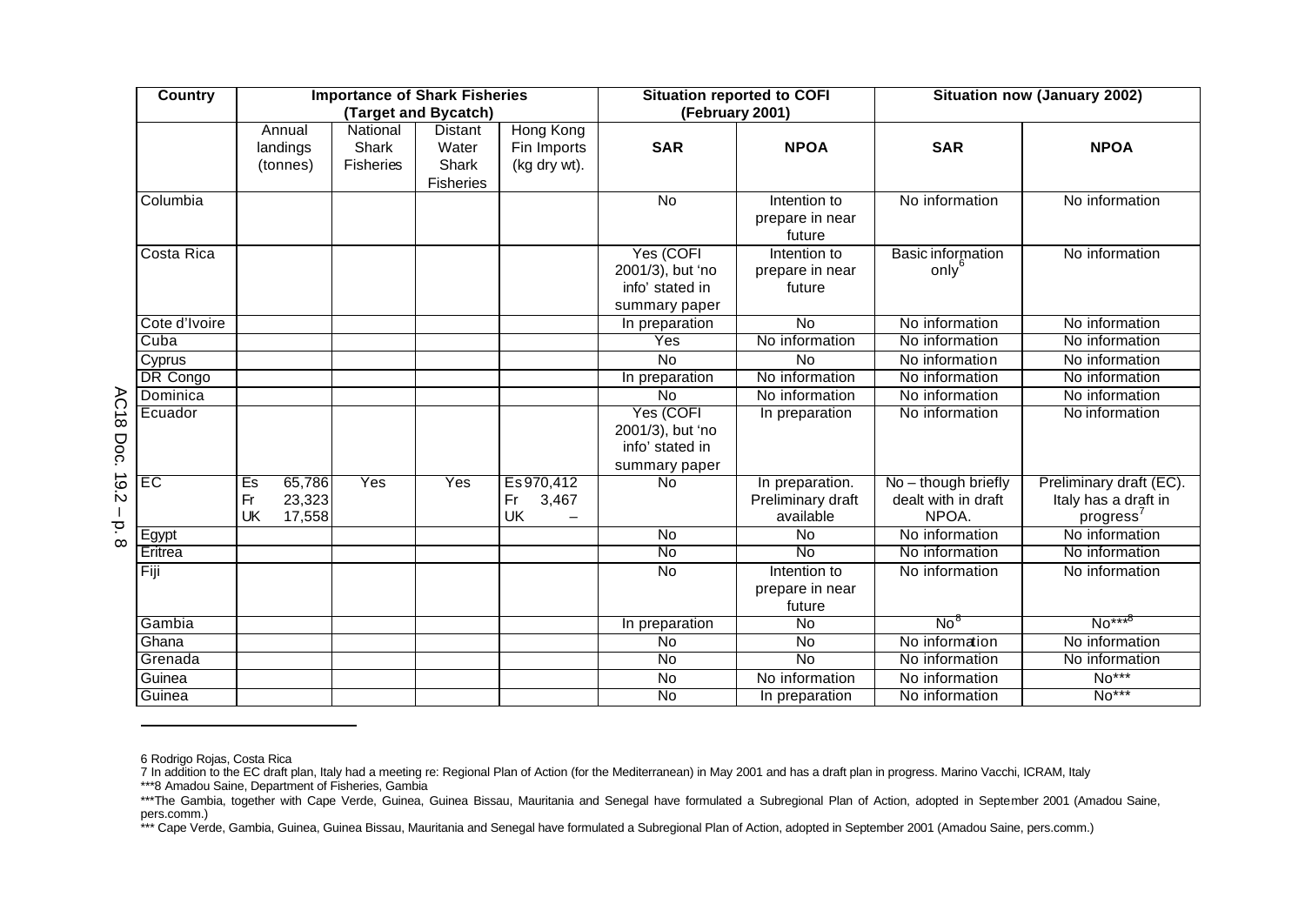| <b>Country</b>      |                                |                                       | <b>Importance of Shark Fisheries</b>                 |                                                 |                         | <b>Situation reported to COFI</b>                          | <b>Situation now (January 2002)</b> |                |  |
|---------------------|--------------------------------|---------------------------------------|------------------------------------------------------|-------------------------------------------------|-------------------------|------------------------------------------------------------|-------------------------------------|----------------|--|
|                     |                                |                                       | (Target and Bycatch)                                 |                                                 |                         | (February 2001)                                            |                                     |                |  |
|                     | Annual<br>landings<br>(tonnes) | National<br>Shark<br><b>Fisheries</b> | <b>Distant</b><br>Water<br>Shark<br><b>Fisheries</b> | <b>Hong Kong</b><br>Fin Imports<br>(kg dry wt). | <b>SAR</b>              | <b>NPOA</b>                                                | <b>SAR</b>                          | <b>NPOA</b>    |  |
| Bissau              |                                |                                       |                                                      |                                                 |                         |                                                            |                                     |                |  |
| Haiti               |                                |                                       |                                                      |                                                 | No                      | No                                                         | No information                      | No information |  |
| Honduras            |                                |                                       |                                                      |                                                 | $\overline{N}$          | $\overline{N}$                                             | No information                      | No information |  |
| Iceland             |                                |                                       |                                                      |                                                 | $\overline{N}$          | No                                                         | No information                      | No information |  |
| India               | 72,966                         | Yes                                   |                                                      | 315,591                                         | No                      | Intention to<br>prepare in near<br>future                  | No information                      | No information |  |
| Indonesia           | 116,190                        | Yes                                   |                                                      | 597,012                                         | Yes                     | Intention to<br>prepare in near<br>future                  | No information                      | No information |  |
| Iran                |                                |                                       |                                                      |                                                 | $\overline{N}$          | $\overline{N}$                                             | No information                      | No information |  |
| Jamaica             |                                |                                       |                                                      |                                                 | No                      | <b>No</b>                                                  | No information                      | No information |  |
| Japan               | 35,948                         | Yes                                   | Yes                                                  | 254,207                                         | Yes                     | In preparation<br>(before COFI).<br>Completed (at<br>COFI) | No information                      | Yes            |  |
| Kenya               |                                |                                       |                                                      |                                                 | <b>No</b>               | $\overline{N}$                                             | No information                      | No information |  |
| Kuwait              |                                |                                       |                                                      |                                                 | No                      | <b>No</b>                                                  | No information                      | No information |  |
| Latvia              |                                |                                       |                                                      |                                                 | $\overline{N}$          | No information                                             | No information                      | No information |  |
| Lithuania           |                                |                                       |                                                      |                                                 | No                      | <b>No</b>                                                  | No information                      | No information |  |
| Madagascar          |                                |                                       |                                                      |                                                 | No                      | $\overline{N}$                                             | No information                      | No information |  |
| Malaysia            | 25,125                         | Yes                                   |                                                      | 11,895                                          | Yes                     | No                                                         | No information                      | No information |  |
| Maroc               |                                |                                       |                                                      |                                                 | No                      | In preparation                                             | No information                      | No information |  |
| Marshall<br>Islands |                                |                                       |                                                      |                                                 | $\overline{N}$          | In preparation                                             | No information                      | No information |  |
| <b>Mauritius</b>    |                                |                                       |                                                      |                                                 | No                      | <b>No</b>                                                  | No information                      | No information |  |
| Mexico              | 35,239                         | Yes                                   |                                                      | 269,765                                         | $\overline{\text{Yes}}$ | In preparation                                             | No information                      | No information |  |
| Myanmar             |                                |                                       |                                                      |                                                 | No                      | No                                                         | No information                      | No information |  |

AC18 Doc. 5<br>১<br>১ – p. 9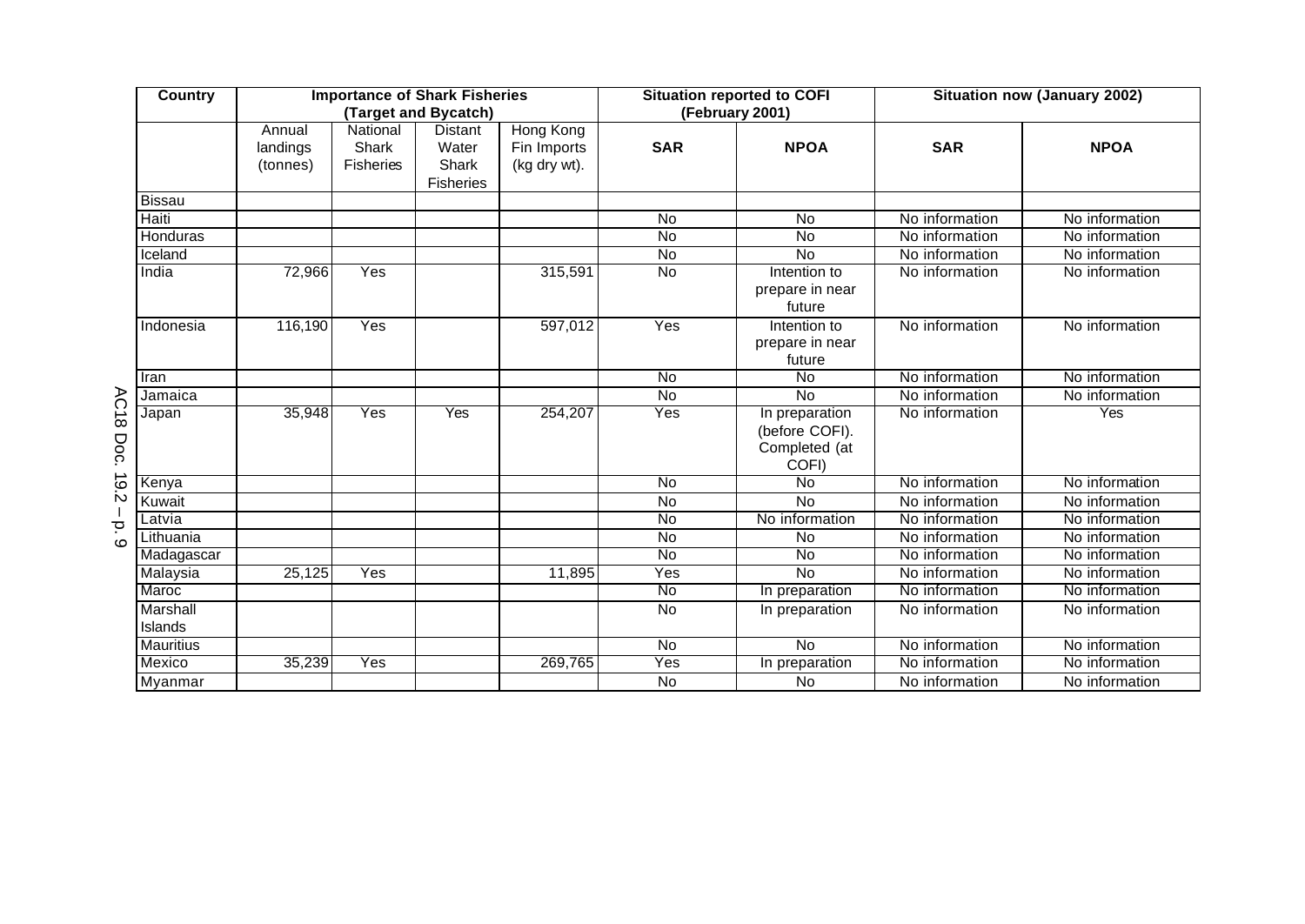|                | <b>Country</b> | <b>Importance of Shark Fisheries</b> |                  |                      |              |                | <b>Situation reported to COFI</b> | <b>Situation now (January 2002)</b> |                                      |  |
|----------------|----------------|--------------------------------------|------------------|----------------------|--------------|----------------|-----------------------------------|-------------------------------------|--------------------------------------|--|
|                |                |                                      |                  | (Target and Bycatch) |              |                | (February 2001)                   |                                     |                                      |  |
|                |                | Annual                               | <b>National</b>  | <b>Distant</b>       | Hong Kong    |                |                                   |                                     |                                      |  |
|                |                | landings                             | Shark            | Water                | Fin Imports  | <b>SAR</b>     | <b>NPOA</b>                       | <b>SAR</b>                          | <b>NPOA</b>                          |  |
|                |                | (tonnes)                             | <b>Fisheries</b> | Shark                | (kg dry wt). |                |                                   |                                     |                                      |  |
|                |                |                                      |                  | <b>Fisheries</b>     |              |                |                                   |                                     |                                      |  |
|                | Namibia        |                                      |                  |                      |              | $\overline{N}$ | Intention to                      | No <sub>s</sub>                     | Being drafted. Due                   |  |
|                |                |                                      |                  |                      |              |                | prepare in near                   |                                     | February 2002 <sup>9</sup>           |  |
|                |                |                                      |                  |                      |              |                | future.                           |                                     |                                      |  |
|                |                |                                      |                  |                      |              |                | (Verbally stated                  |                                     |                                      |  |
|                |                |                                      |                  |                      |              |                | preparation                       |                                     |                                      |  |
|                |                |                                      |                  |                      |              |                | underway).                        |                                     |                                      |  |
|                | New Zealand    | 19,810                               | Yes              | No                   | 13,387       | <b>No</b>      | Intention to                      | In progress but no                  | In progress but no draft             |  |
|                |                |                                      |                  |                      |              |                | prepare in near                   | $d$ raft seen <sup>10</sup>         | seen $10$                            |  |
|                |                |                                      |                  |                      |              |                | future                            |                                     |                                      |  |
|                | Nigeria        | 15,373                               | Yes              |                      | 5,291        |                |                                   | No information                      | No information                       |  |
|                | Niue           |                                      |                  |                      |              | <b>No</b>      | $\overline{N}$                    | No information                      | No inform ation                      |  |
| AC18           | Norway         |                                      |                  |                      |              | No             | Intention to                      | No information                      | No information                       |  |
|                |                |                                      |                  |                      |              |                | prepare in near                   |                                     |                                      |  |
|                |                |                                      |                  |                      |              |                | future                            |                                     |                                      |  |
| Doc.           | Pakistan       | 54,958                               | Yes              |                      | 55,298       | <b>No</b>      | Intention to                      | No information                      | No information                       |  |
|                |                |                                      |                  |                      |              |                | prepare in near                   |                                     |                                      |  |
| $\overline{5}$ |                |                                      |                  |                      |              |                | future                            |                                     |                                      |  |
|                | Palau          |                                      |                  |                      |              | No             | <b>No</b>                         | No information                      | No information                       |  |
| ರ              | Panama         |                                      |                  |                      |              | <b>No</b>      | No information                    | No information                      | No information                       |  |
| $\vec{0}$      | Peru           |                                      |                  |                      |              | Yes            | In preparation                    | No information                      | No information                       |  |
|                | Philippines    |                                      |                  |                      |              | In preparation | In preparation                    | $\overline{N}$ <sup>11</sup>        | <b>NPOA Planning</b>                 |  |
|                |                |                                      |                  |                      |              |                |                                   |                                     | workshop envisaged in<br>$2002^{11}$ |  |
|                | Republic of    | 16,397                               | Yes              | Yes                  | 16,260       | <b>No</b>      | $\overline{N}$                    | No information                      | No information                       |  |
|                | Korea          |                                      |                  |                      |              |                |                                   |                                     |                                      |  |
|                | Romania        |                                      |                  |                      |              | <b>No</b>      | No                                | No information                      | No information                       |  |
|                | Senegal        |                                      |                  |                      |              | In preparation | No                                | No information                      | No***                                |  |

<sup>&</sup>lt;sup>9</sup> J.A. Holtzhausen, Ministry of Fisheries & Marine Resources, Namibia

 $10^{10}$  Malcolm Francis, National Institute of Water and Atmospheric Research, New Zealand

<sup>&</sup>lt;sup>11</sup> Moonyeen Alava, WWF Philippines and Andy Oliver, United States of America

<sup>\*\*\*</sup> Cape Verde, Gambia, Guinea, Guinea Bissau, Mauritania and Senegal have formulated a Subregional Plan of Action, adopted in September 2001 (Amadou Saine, pers.comm.)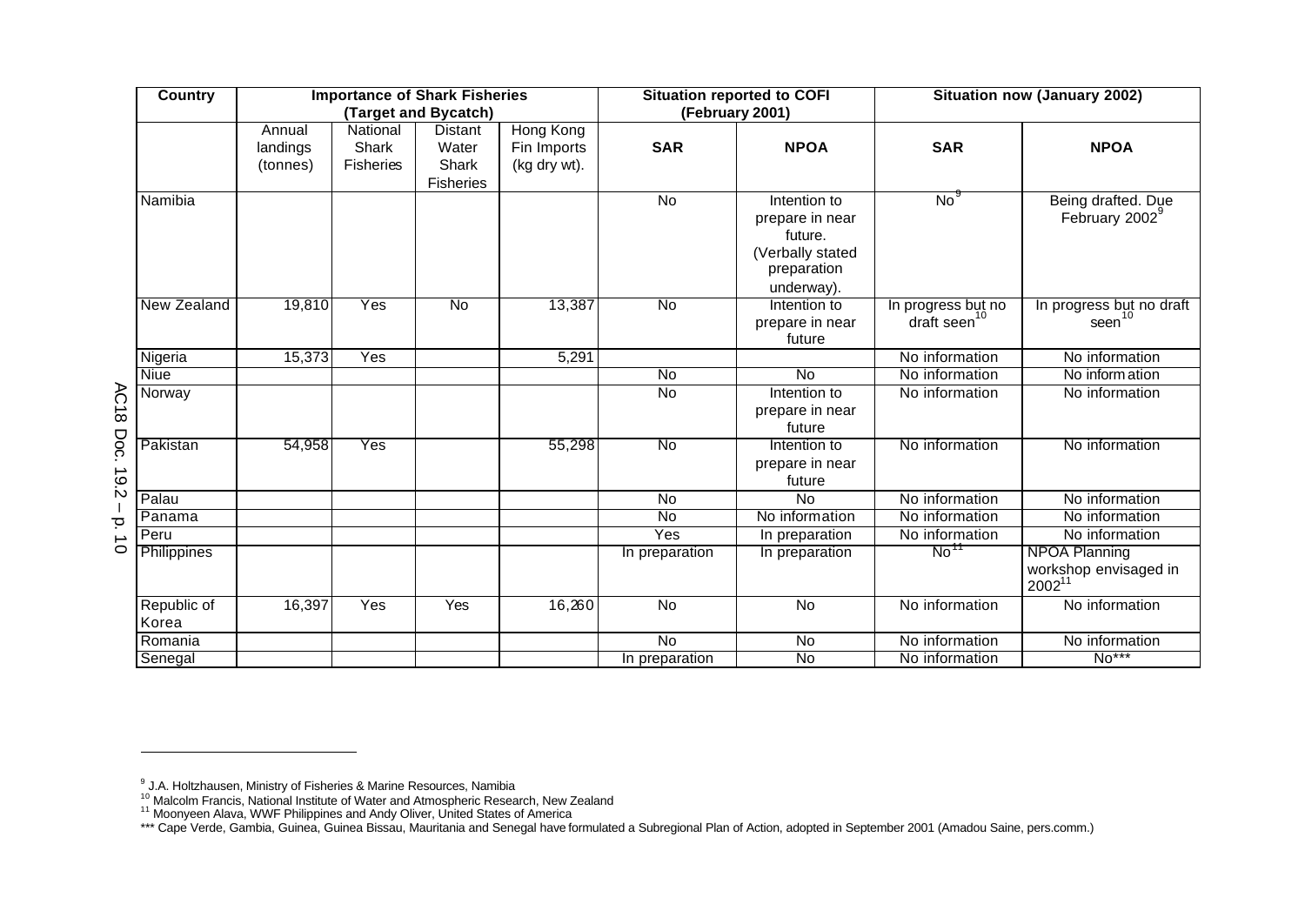| <b>Country</b>       | <b>Importance of Shark Fisheries</b> |                  |                      | <b>Situation reported to COFI</b> | <b>Situation now (January 2002)</b> |                                 |                                               |                                        |
|----------------------|--------------------------------------|------------------|----------------------|-----------------------------------|-------------------------------------|---------------------------------|-----------------------------------------------|----------------------------------------|
|                      |                                      |                  | (Target and Bycatch) |                                   |                                     | (February 2001)                 |                                               |                                        |
|                      | Annual                               | National         | <b>Distant</b>       | Hong Kong                         |                                     |                                 |                                               |                                        |
|                      | landings                             | <b>Shark</b>     | Water                | Fin Imports                       | <b>SAR</b>                          | <b>NPOA</b>                     | <b>SAR</b>                                    | <b>NPOA</b>                            |
|                      | (tonnes)                             | <b>Fisheries</b> | <b>Shark</b>         | (kg dry wt).                      |                                     |                                 |                                               |                                        |
|                      |                                      |                  | <b>Fisheries</b>     |                                   |                                     |                                 |                                               |                                        |
| <b>Seychelles</b>    |                                      |                  |                      |                                   | In preparation                      | In preparation                  | Available in Lestang<br>1999 <sup>12</sup>    | No information                         |
| Sierra Leone         |                                      |                  |                      |                                   | <b>No</b>                           | Intention to                    | No information                                | No information                         |
|                      |                                      |                  |                      |                                   |                                     | prepare in near<br>future       |                                               |                                        |
| South Africa         |                                      |                  |                      |                                   | <b>No</b>                           | $\overline{N}$                  | Will be available<br>April 2002 <sup>13</sup> | Will be available April<br>$2002^{13}$ |
| Sri Lanka            | 29,360                               | Yes              |                      | 54,535                            | No                                  | <b>No</b>                       | No information                                | No information                         |
| Sudan                |                                      |                  |                      |                                   | $\overline{N}$                      | <b>No</b>                       | No information                                | No information                         |
| Suriname             |                                      |                  |                      |                                   | No information                      | No information                  | No information                                | No information                         |
| Taiwan               | 42,933                               | Yes              | Yes                  | 639,869                           |                                     |                                 | No information                                | No information                         |
| Thailand             | 19,000                               | Yes              |                      | 34,235                            | $\overline{N}$                      | In preparation                  | No information                                | No information                         |
| Tonga                |                                      |                  |                      |                                   | $\overline{N}$                      | Intention to                    | No information                                | No information                         |
|                      |                                      |                  |                      |                                   |                                     | prepare in near                 |                                               |                                        |
|                      |                                      |                  |                      |                                   |                                     | future                          |                                               |                                        |
| Tunisia              |                                      |                  |                      |                                   | $\overline{N}$                      | <b>No</b>                       | No information                                | No information                         |
| Turkey               |                                      |                  |                      |                                   | $\overline{N}$                      | $\overline{N}$                  | No information                                | No information                         |
| Uruguay              |                                      |                  |                      |                                   | No information                      | Intention to<br>prepare in near | No information                                | No information                         |
|                      |                                      |                  |                      |                                   |                                     | future                          |                                               |                                        |
| <b>United States</b> | 37,559                               | Yes              |                      | 298,821                           | Yes                                 | In preparation                  | <b>Regular shark</b>                          | Yes                                    |
| of America           |                                      |                  |                      |                                   |                                     | (before COFI).                  | assessments carried                           |                                        |
|                      |                                      |                  |                      |                                   |                                     | Completed (at                   | out                                           |                                        |
|                      |                                      |                  |                      |                                   |                                     | COFI)                           |                                               |                                        |
| Vietnam              |                                      |                  |                      |                                   | <b>No</b>                           | Intention to                    | No information                                | No information                         |
|                      |                                      |                  |                      |                                   |                                     | prepare in near                 |                                               |                                        |
|                      |                                      |                  |                      |                                   |                                     | future                          |                                               |                                        |

l

<sup>12</sup> Seychelles Fishing Authority

<sup>13</sup> Malcolm Smale, Port Elizabeth Museum, South Africa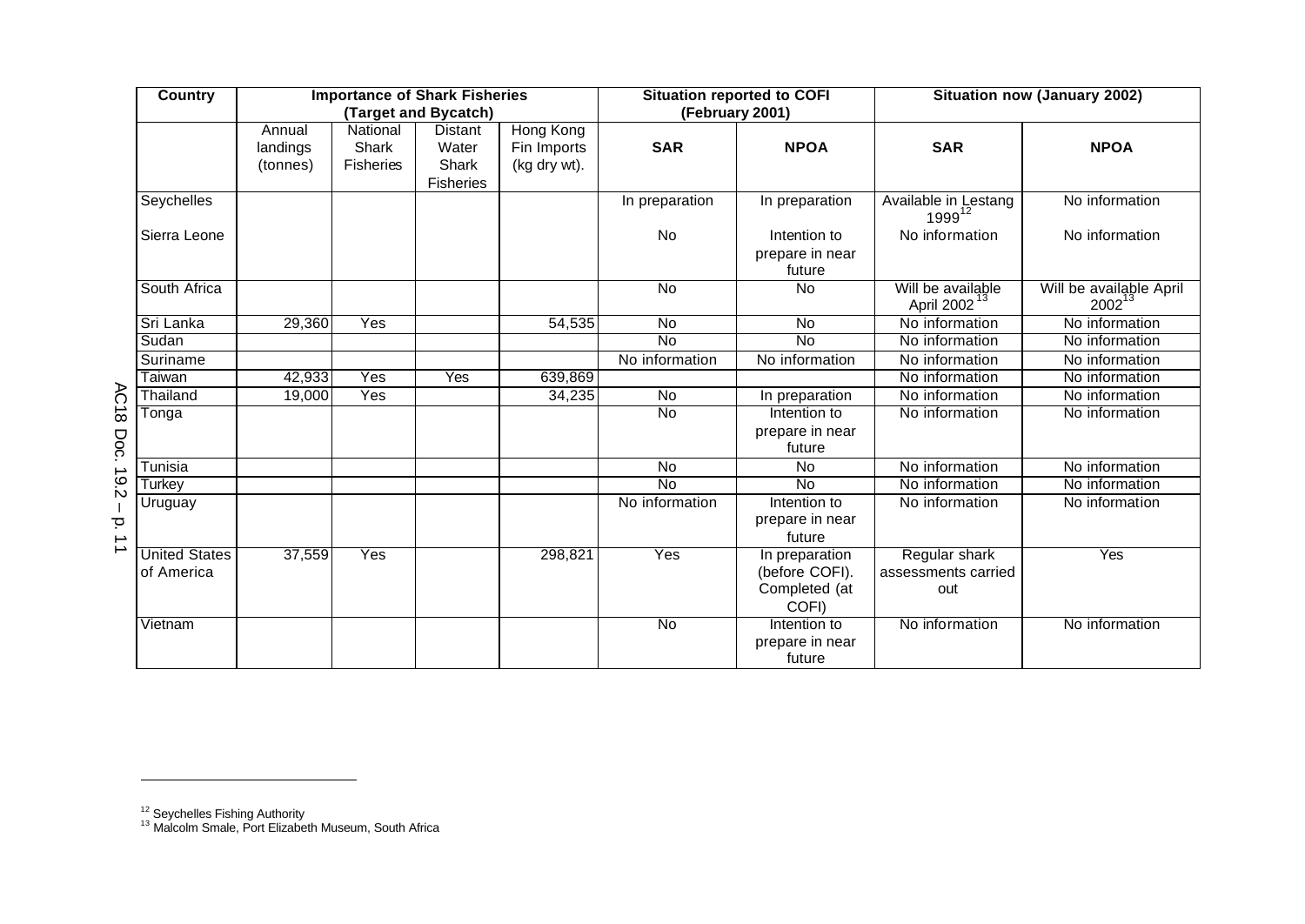|  |  | Table 2a. The extent to which SARs fulfil the requirements outlined in the IPOA-Sharks and FAO Guidelines. |  |  |
|--|--|------------------------------------------------------------------------------------------------------------|--|--|
|  |  |                                                                                                            |  |  |

| Country                | <b>Effort</b>                | Yield <sup>2</sup>                                                                       | Stocks <sup>3</sup>                                                                                     | Access <sup>4</sup>                                                                         | Technical<br>Measures <sup>5</sup>                                           | Monitoring <sup>o</sup>                                                                                                      | Management<br>effectiveness'                                     | <b>Possible Modification</b><br>of Management <sup>8</sup>                                                                    |
|------------------------|------------------------------|------------------------------------------------------------------------------------------|---------------------------------------------------------------------------------------------------------|---------------------------------------------------------------------------------------------|------------------------------------------------------------------------------|------------------------------------------------------------------------------------------------------------------------------|------------------------------------------------------------------|-------------------------------------------------------------------------------------------------------------------------------|
| Australia <sup>®</sup> | res where it<br>is available | Yes, landed &<br>reported info, but no<br>assessment of<br>discards, No<br>economic info | For the small<br>number of target<br>spp. only, no info<br>on the large<br>number of non<br>target spp. | Yes                                                                                         | Yes                                                                          | Yes                                                                                                                          | For target<br>shark spp.<br>only                                 | No, but list of issues<br>identified for action<br>under the NPOA                                                             |
| Seychelles             | Yes where it<br>is available | Yes, information<br>only up to 1996                                                      | No. Surveys have<br>not been carried<br>out on shark<br>stocks                                          | No restrictions<br>other than<br>access to<br><b>Marine Parks</b><br>and Protected<br>Areas | Ban on fishing<br>for sharks with<br>nets is the only<br>measure in<br>place | Inadequate:<br>Artisanal: all<br>species<br>recorded as<br>'sharks'.<br>Industrial: all<br>species<br>recorded as<br>'other' | Too early to<br>decide<br>whether ban<br>on nets is<br>effective | Indicates that it may<br>be necessary to<br>direct more<br>management<br>resources into<br>monitoring of the<br>shark fishery |

Doc. 5<br>১<br>১ – p. 12

l

AC18

|   | Effort: directed and non-directed fisheries                                                                   |
|---|---------------------------------------------------------------------------------------------------------------|
|   | Yield: physical and economic                                                                                  |
| 3 | Status of stocks                                                                                              |
|   | Control of access to fishing grounds                                                                          |
| 5 | Technical measures (including bycatch reduction measures, the existence of sanctuaries<br>and closed seasons) |
|   | Monitoring, control and surveillance                                                                          |
|   | Effectiveness of management measures                                                                          |
| я | Possible modifications of management measures                                                                 |

<sup>•</sup> Draft. (Final version to be available end of January 2002) + The Seychelles refers to a Case Study commissioned by FAO in 1998 (before the IPOA-Sharks was drafted) as its SAR (Lestang, 1999)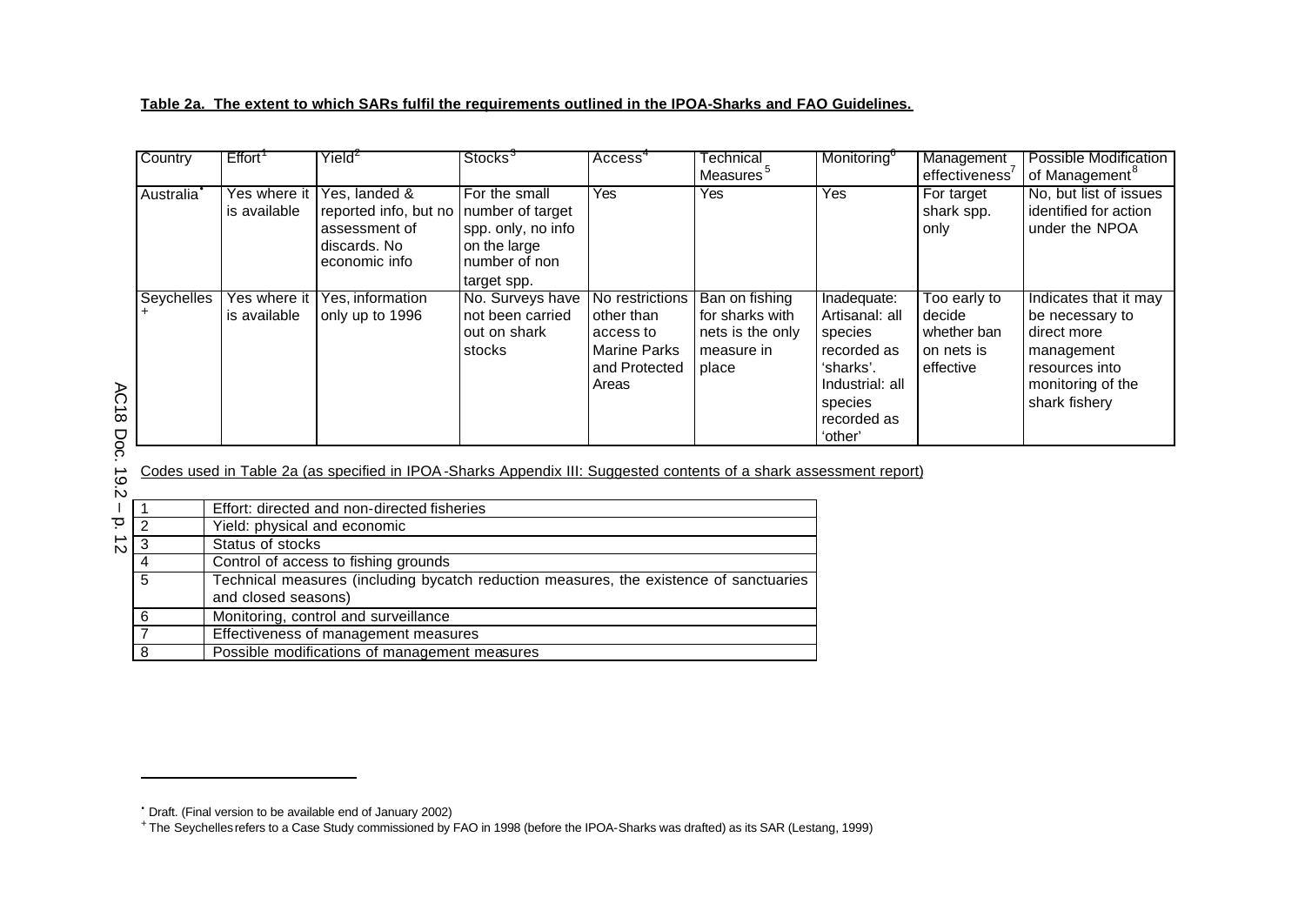| Country                             | Sustainable<br>Fisheries <sup>1</sup>                                                                           | <b>Assess</b><br>Threats <sup>2</sup>       | Protect<br>Stocks <sup>3</sup>   | Consultati<br>on<br>Initiatives <sup>4</sup> | Minimize<br>Incidental<br>Catch <sup>5</sup> | Protect<br>Biodiversity <sup>6</sup>                                                                                                       | Minimize<br>Waste <sup>'</sup>                                | Encourage<br>Full Use <sup>8</sup> | Improve<br>Data<br>Collection <sup>9</sup>                                                                                   | Species-<br>specific<br>Biological<br>& Trade<br>data <sup>10</sup>                                                                       | General<br>Comments                                                                                                             |
|-------------------------------------|-----------------------------------------------------------------------------------------------------------------|---------------------------------------------|----------------------------------|----------------------------------------------|----------------------------------------------|--------------------------------------------------------------------------------------------------------------------------------------------|---------------------------------------------------------------|------------------------------------|------------------------------------------------------------------------------------------------------------------------------|-------------------------------------------------------------------------------------------------------------------------------------------|---------------------------------------------------------------------------------------------------------------------------------|
| EU<br>(prelim.<br>draft)            | <b>Briefly</b><br>discussed.<br>Ways to<br>achieve this are<br>noted.<br>Precautionary<br>approach<br>mentioned | Harvesting<br>strategies<br>mentioned       | Not<br>addressed                 | Yes, within<br>EU                            | Mentioned                                    | <b>Mentions EU</b><br>biodiversity<br>strategy &<br>importance of<br>relationships<br>between<br>fisheries<br>management &<br>conservation | Mentioned                                                     | Mentioned                          | Will rely on<br>existing<br>projects. Does<br>not recognise<br>need for<br>additional<br>research and mentioned<br>resources | Biological<br>data<br>mentioned<br>under <sup>9</sup> .<br>Trade data<br>not                                                              | Preliminary,<br>only 15 pages.<br>Needs much<br>more detail.<br>Discusses a<br>range of ideas<br>but no firm plan<br>or actions |
| Italy<br>(incom-<br>plete<br>draft) | Acknowledged<br>and discussed                                                                                   | <b>Threats</b><br>to<br>species<br>assessed | Some<br>e.g.<br>basking<br>shark | Yes: other<br>Med.<br>countries              | <b>Not</b><br>addressed                      | Mentioned,<br>e.g. nursery<br>grounds                                                                                                      | Not<br>addressed                                              | <b>Not</b><br>addressed            | Yes                                                                                                                          | Yes                                                                                                                                       | Draft. A<br>comprehensive<br>list of action<br>points for 2001-<br>2003                                                         |
| Japan                               | Mentioned as<br>an aim, but no<br>details                                                                       | <b>Not</b><br>addressed                     | Not<br>addressed                 | Yes                                          | <b>Briefly</b><br>discussed                  | Not addressed                                                                                                                              | <b>Briefly</b><br>discussed                                   | <b>Briefly</b><br>discussed        | Not addressed                                                                                                                | <b>Briefly</b><br>discusses<br>data<br>collection.<br><b>No</b><br>discussion<br>of improve-<br>ment at<br>species -<br>specific<br>level | Very brief, only<br>6 pages. Falls<br>far short of a<br>comprehensive<br><b>NPOA</b>                                            |
| United<br>States of<br>America      | Yes, but no<br>detail on how                                                                                    | To<br>some<br>extent                        | Yes                              | Yes, but<br>fails to<br>specify how          | Yes                                          | Mentioned                                                                                                                                  | Yes, but not<br>reducing<br>bycatch &<br>bycatch<br>mortality | Yes                                | Yes                                                                                                                          | Yes                                                                                                                                       | Very detailed<br>review, but fails<br>to commit to<br>particular<br>actions                                                     |

**Table 2b. The extent to which NPOAs fulfil the requirements outlined in the IPOA-Sharks and FAO Guidelines.**

AC18 Doc. 5<br>১<br>১ – p. 13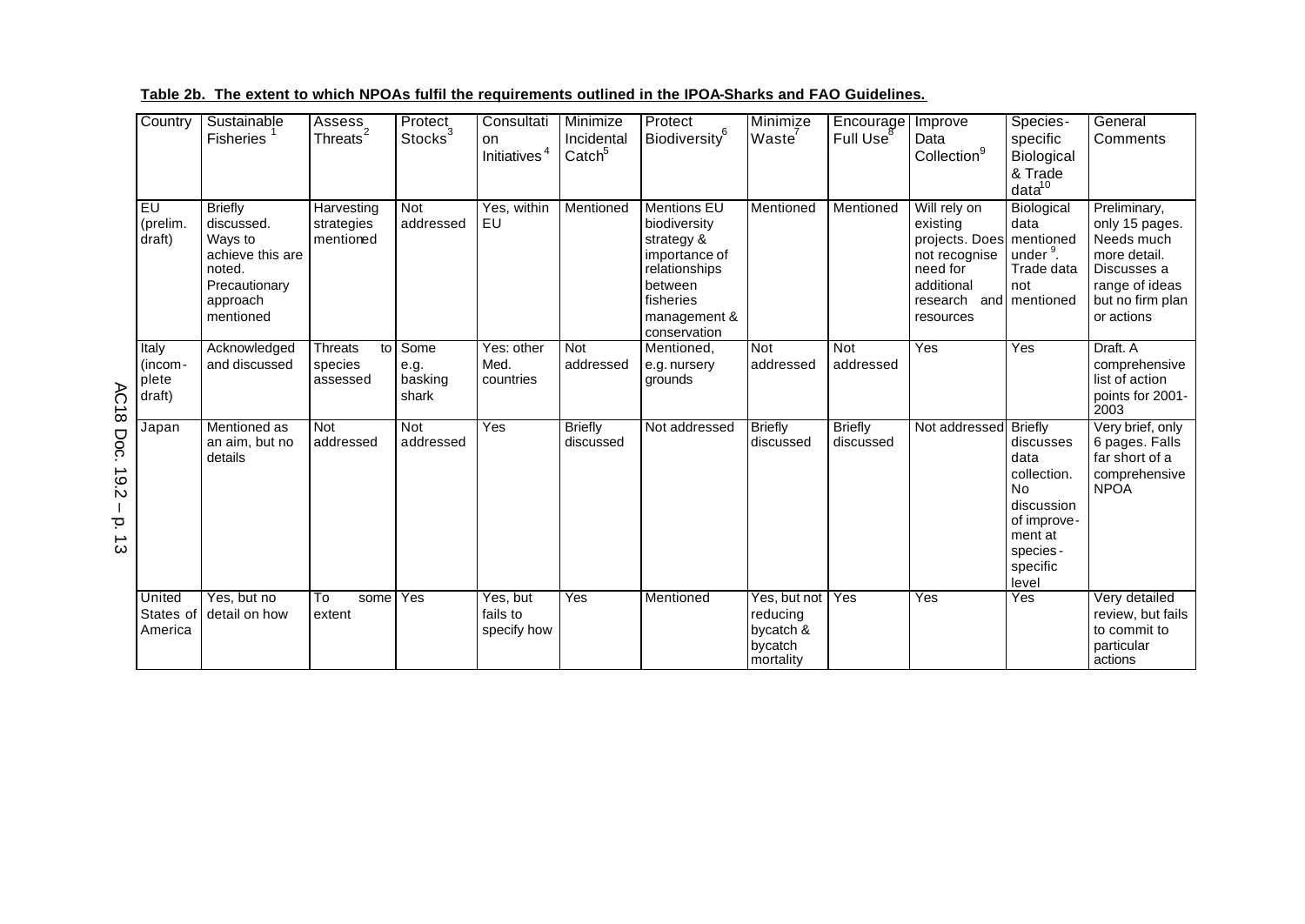**Codes used in Table 2b (from Aims of a Shark Plan as defined in IPOA-Sharks Appendix I)**

|               | Ensure that shark catches from directed and non-directed fisheries are sustainable                    |
|---------------|-------------------------------------------------------------------------------------------------------|
| $\mathcal{P}$ | Assess threats to shark populations, determine and protect critical habitats and implement            |
|               | harves ting strategies consistent with the principles of biological sustainability and rational long- |
|               | term economic use                                                                                     |
| 3             | Identify and provide special attention, in particular to vulnerable or threatened shark stocks        |
| 4             | Improve and develop frameworks for establishing and coordinating effective consultation               |
|               | involving all stakeholders in research, management and educational initiatives within and             |
|               | between States                                                                                        |
| 5             | Minimize unutilised incidental catches of sharks                                                      |
| 6             | Contribute to the protection of biodiversity and ecosystem structure and function                     |
| 7             | Minimize waste and discards from shark catches                                                        |
| 8             | Encourage full use of dead sharks                                                                     |
| 9             | Facilitate improved species-specific catch and landings data and monitoring of shark catches          |
| 10            | Facilitate the identification and reporting of species-specific biological and trade data             |

## **Table 3: Potential coverage of shark species by a selection of regional fisheries organisations**

l

AC18 Doc. This table provides information on the potential coverage of shark species by a selection of regional fisheries organisations. The main activities that have been undertaken by those organisations in relation to sharks are also listed<sup>1</sup>. Most RFMOs covering fisheries where significant impacts on or catches of sharks could be expected have a mandate that would enable conservation and management measures to be implemented for shark and other bycatch species. Only a few, however, have actually implemented specific measures for shark beyond basic catch reporting requirements.

| ढ।                 | <b>RFMO</b>                           | <b>Mandate under Convention</b>                         | <b>Measures implemented for Sharks</b>                                                                                             |
|--------------------|---------------------------------------|---------------------------------------------------------|------------------------------------------------------------------------------------------------------------------------------------|
| N                  | Commission for the<br>Conservation of | All living marine resources                             | No conservation measures adopted that are specific to sharks<br>Individual countries scientific observers may record shark bycatch |
| p<br>$\frac{4}{4}$ | <b>Antarctic Marine</b>               |                                                         |                                                                                                                                    |
|                    | Living Resources                      |                                                         |                                                                                                                                    |
|                    | (CCAMLR)                              |                                                         |                                                                                                                                    |
|                    | Commission for the                    | Ecologically-related species (ERS) associated with SBT, | ERS Working Group has flagged shark catches as an issue for                                                                        |
|                    | Conservation of                       | including predators & prey                              | consideration                                                                                                                      |
|                    | Southern Bluefin                      | Collect scientific information                          | no specific actions yet taken                                                                                                      |
|                    | Tuna                                  | Report on status of ERS                                 |                                                                                                                                    |
|                    | (CCSBT)                               | <b>ERS Working Group established</b>                    |                                                                                                                                    |
|                    | Inter-American                        | Can investigate fish taken by vessels fishing for tuna  | Various resolutions relating to the need to investigate measures to                                                                |
|                    | <b>Tropical Tuna</b>                  | Collect statistical information                         | assess and reduce bycatch                                                                                                          |
|                    | Commission                            | Can recommend management measures designed to           | Estimating catches and incidental fishing mortality of sharks and rays                                                             |
|                    | (IATTC)                               | keep population at levels that permit maximum           | and assessing the impacts on these species                                                                                         |
|                    |                                       | sustained catch                                         | Require fishers on purse seiners to promptly release unharmed, to the                                                              |
|                    |                                       | Established a bycatch working group                     | extent practicable, all sharks, billfishes, rays                                                                                   |

<sup>&</sup>lt;sup>1</sup> This information is intended as an overview only and is not exhaustive of the types of measures that an RFO may be able to apply or of measures that an individual RFO may have adopted that could potentially impact on sharks.